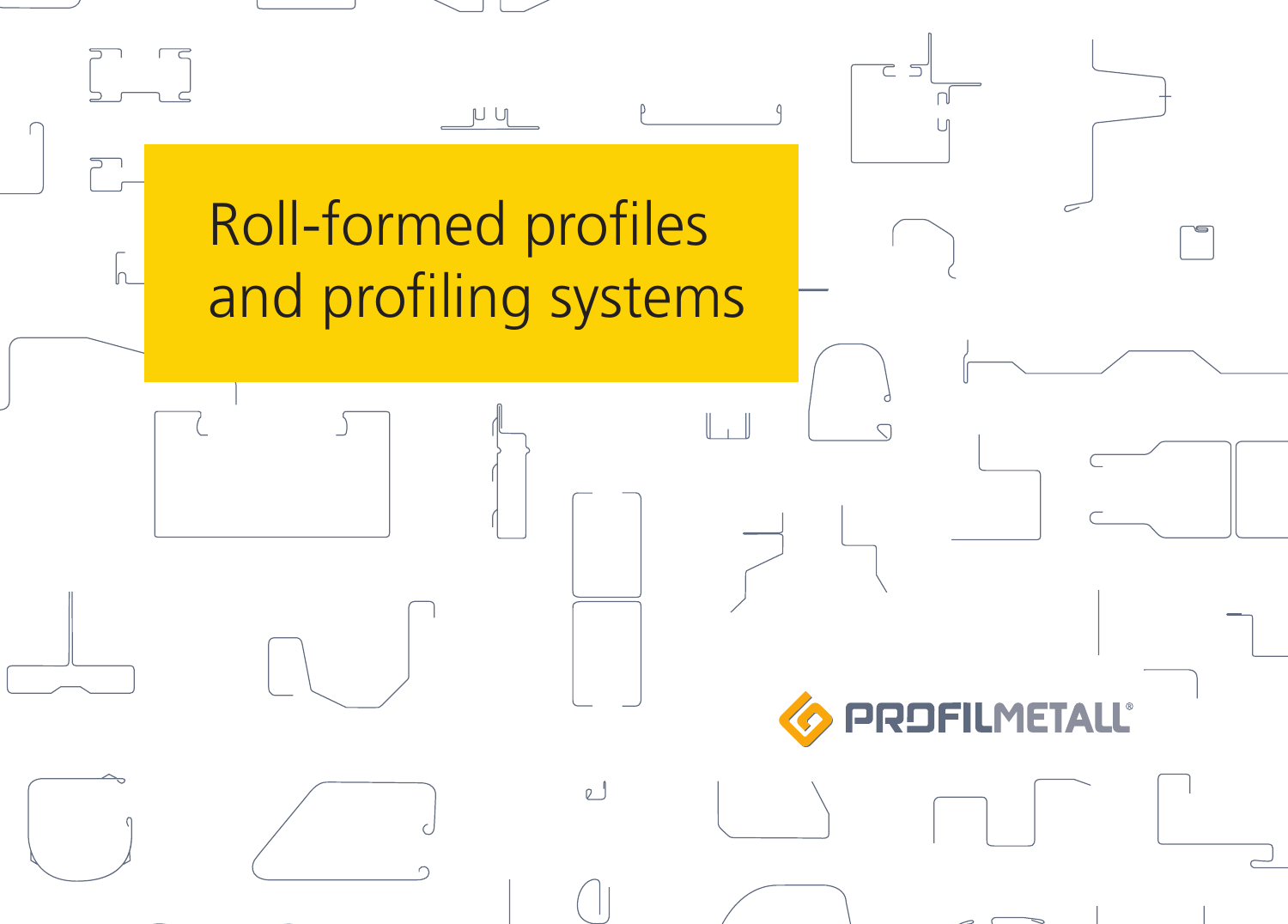*Our products are used in:*

| <b>Mobility</b>     | personal vehicles and motor homes<br>commercial and electric vehicles<br>aircraft                    |
|---------------------|------------------------------------------------------------------------------------------------------|
| <b>Industry</b>     | machinery, warehouse technology<br>solar and photovoltaic systems<br>control cabinets                |
| <b>Construction</b> | windows and doors<br>sanitary facilities and air conditioning systems<br>wall and attachment systems |
| <b>Interiors</b>    | furniture and shelf systems<br>lighting (LED)<br>toys, unbranded products                            |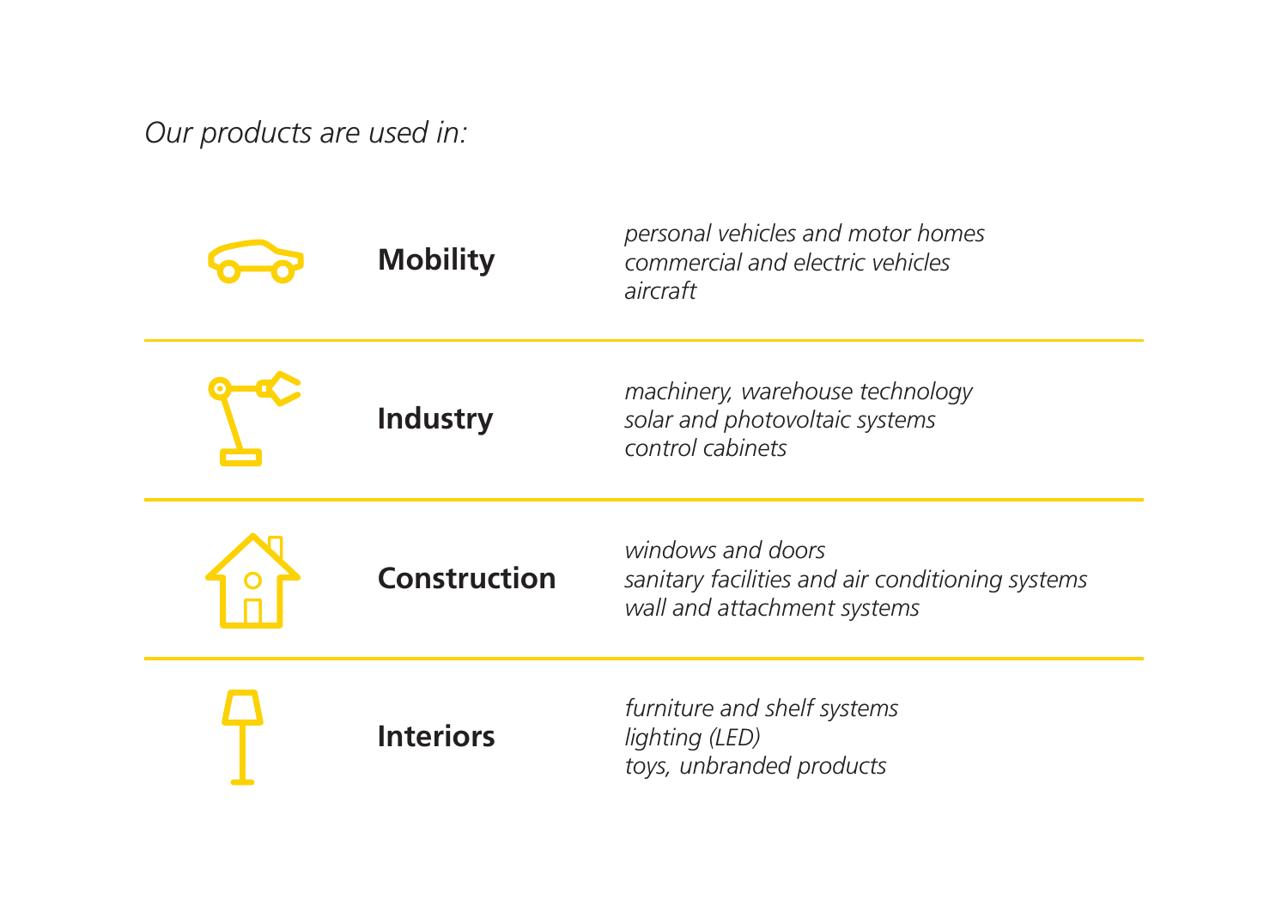*What our customers want:*

*"We want solutions and systems that deliver maximum flexibility."*

*"Digitisation leads to escalating demands. It is essential to remember the person behind the machine."*

> *"It has to fit in on all levels: the technology and the commercial side."*

What will your requirements be tomorrow?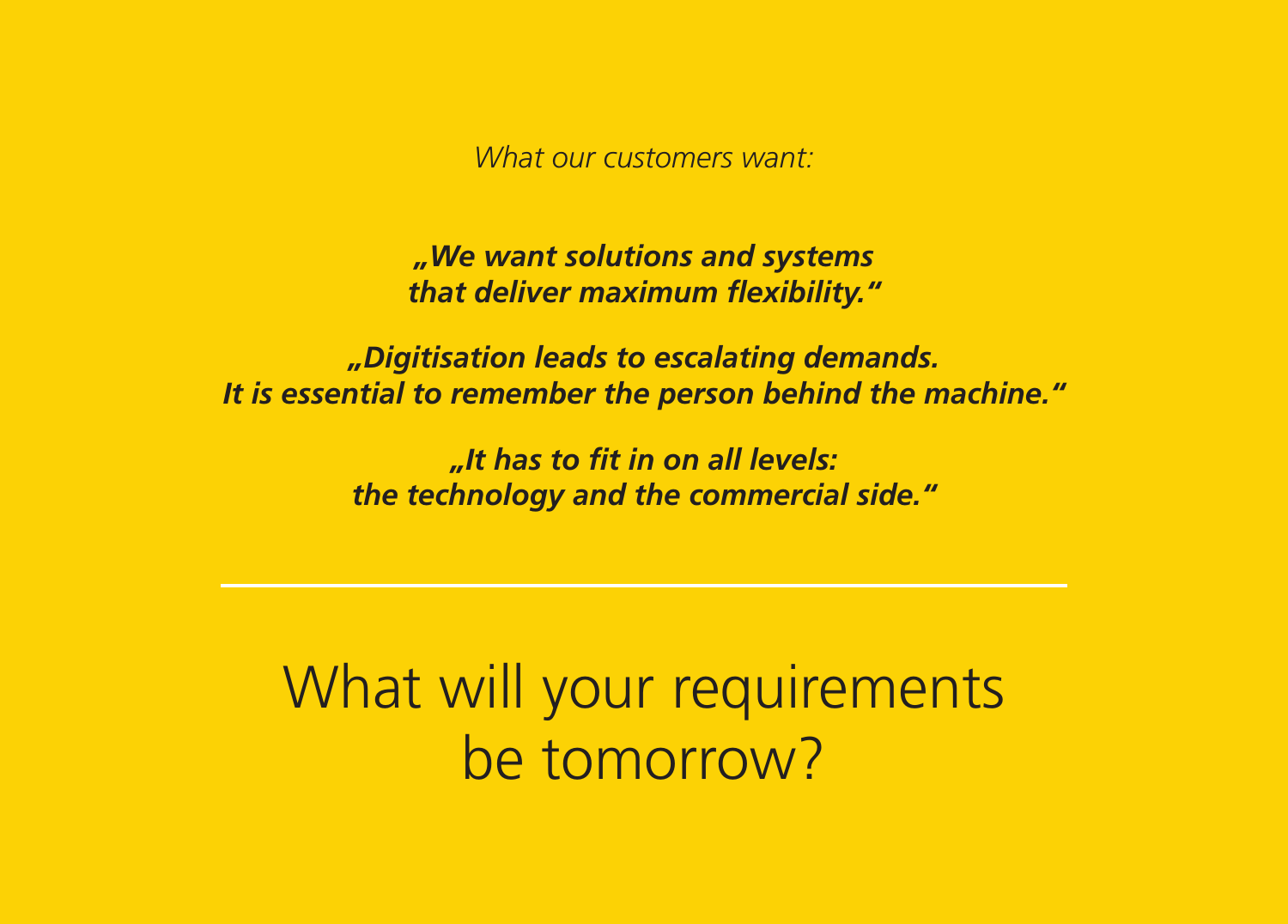## Game-changing innovation.

How can more individual and flexible profiles be manufactured that offer ideal value for money? Genuine innovation is needed to meet the demands of tomorrow's world.

### **MORE INDIVIDUAL THAN EVER**

**BEFORE.** Because it offers the human touch in terms of safety, noise protection, energy consumption, ease of use and servicing, as well as digital quality control.

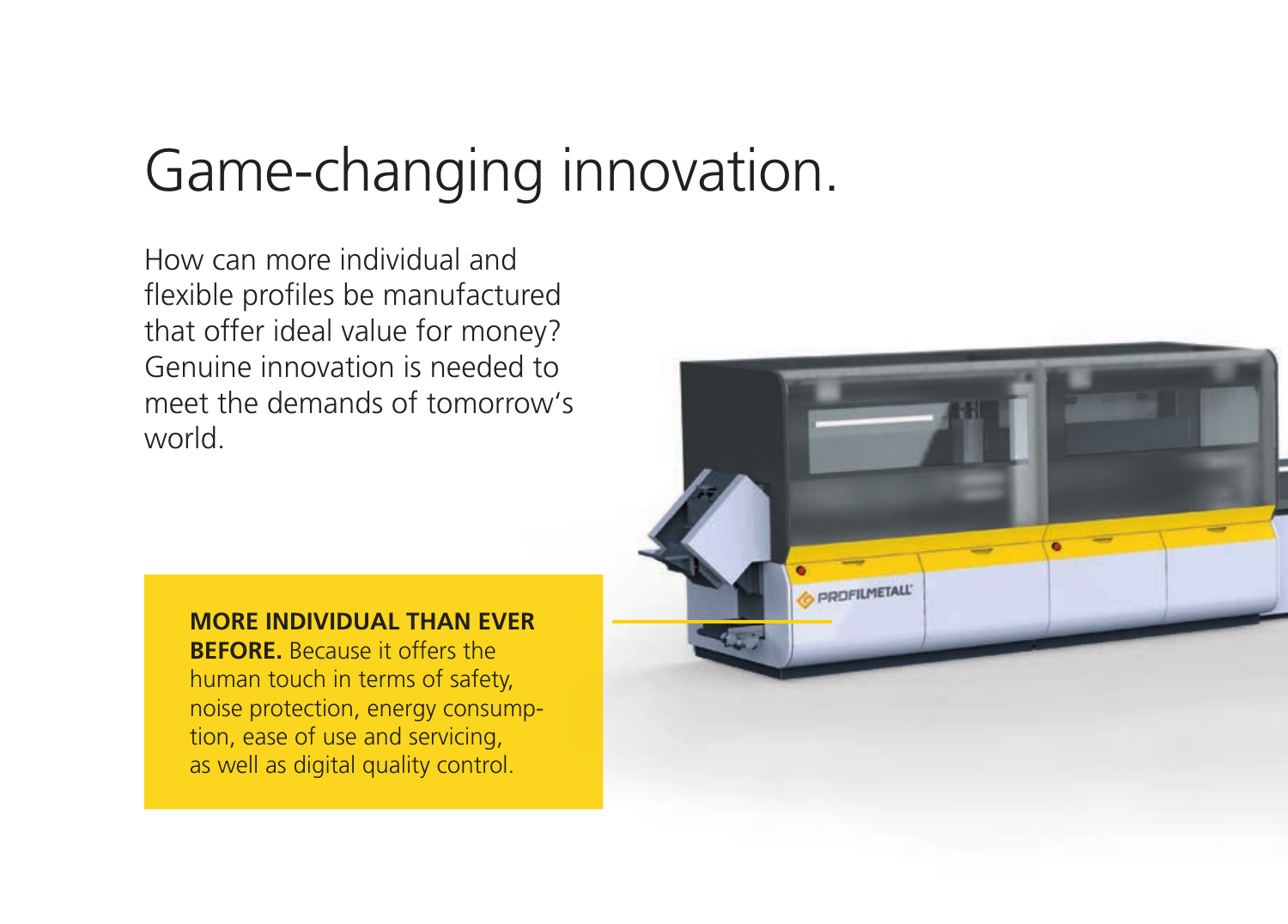#### **MORE FLEXIBLE THAN EVER**

**BEFORE.** Because it is completely modular and allows retooling in no time at all – like plug & play.

**We developed the profiling system 4.1 for precisely these reasons:** it's a game-changer that opens up a new dimension of profiling.

**MORE ECONOMICAL THAN EVER BEFORE.** Because it boosts your productivity and cuts your costs at the same time. You can manufacture faster, more efficiently and at a better price.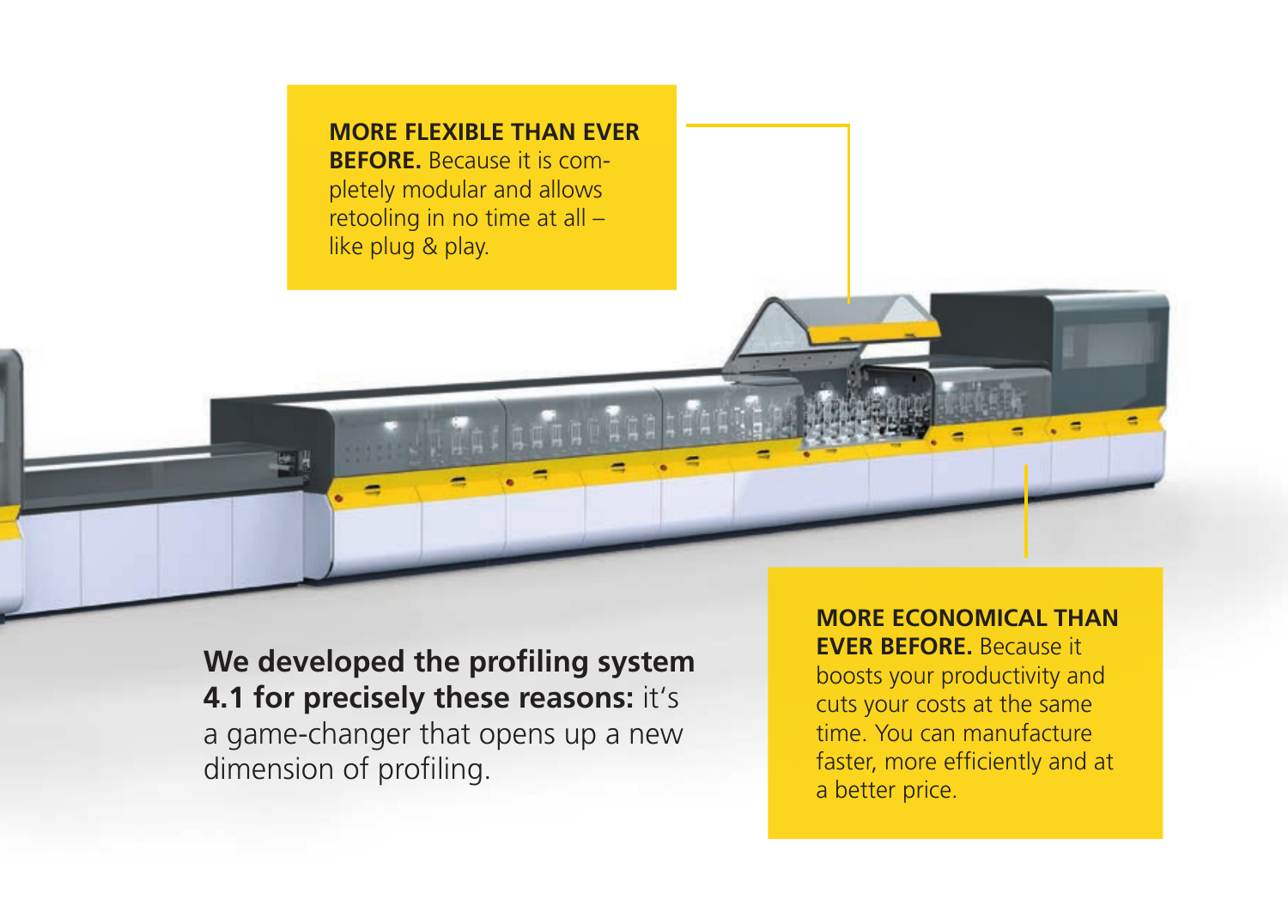# Profiles from a new dimension.

**You receive individual, complex and innovative metal profiles – faster and cheaper than ever before.** Even if you're reluctant to invest in your own profiling system, you can still enjoy the benefits.

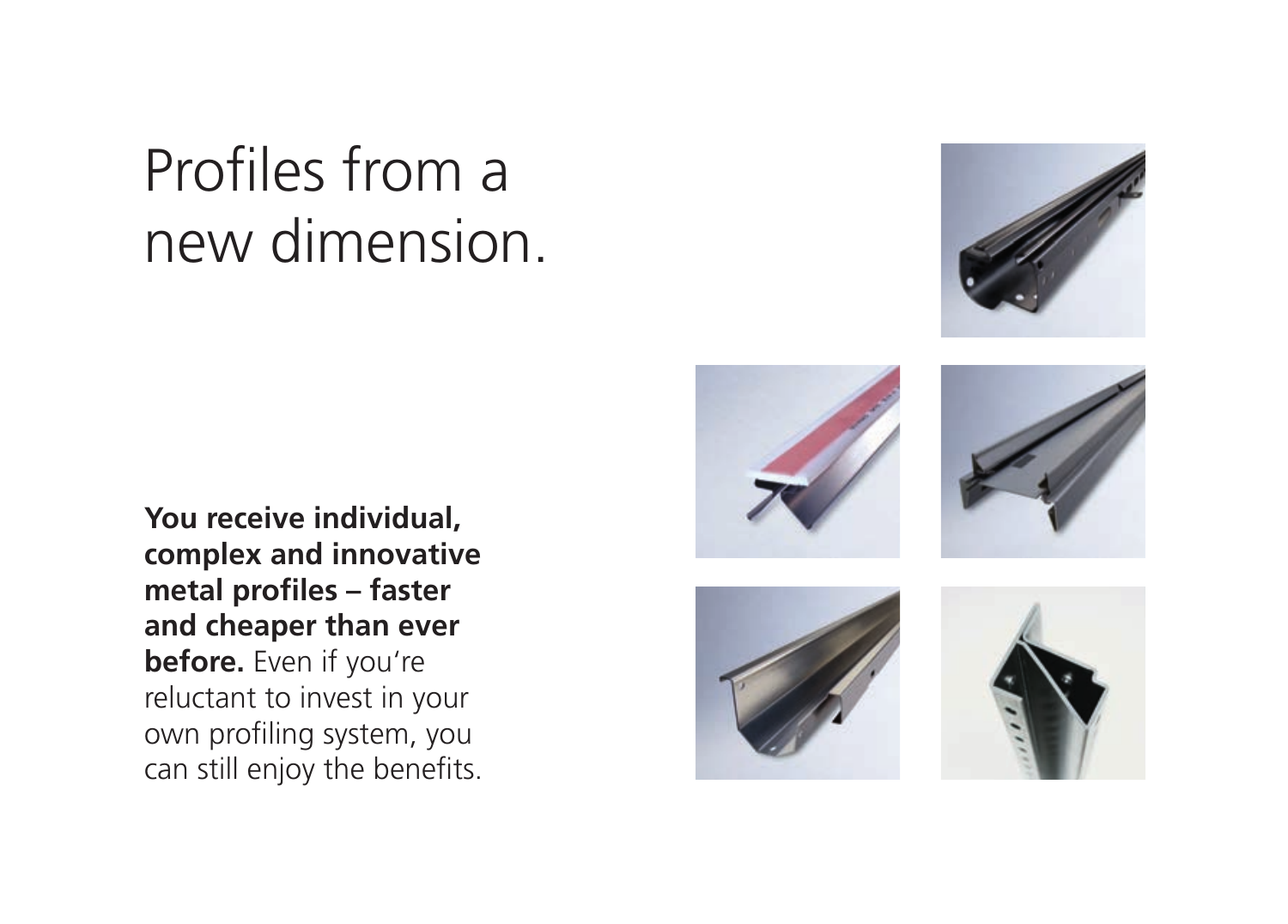





- Because we can manufacture on your behalf as **contract profilers** with over 40 years of experience.
- **2** Because we can plan and provide **manufacturing capacities** to meet your needs.
- **3** Because we develop **manufacturing processes** and deliver initial samples.
	- Because we design the complete **supply chain** through to the finished product on your behalf.
- **5** Because we manage **services** like picking, storage and shipping.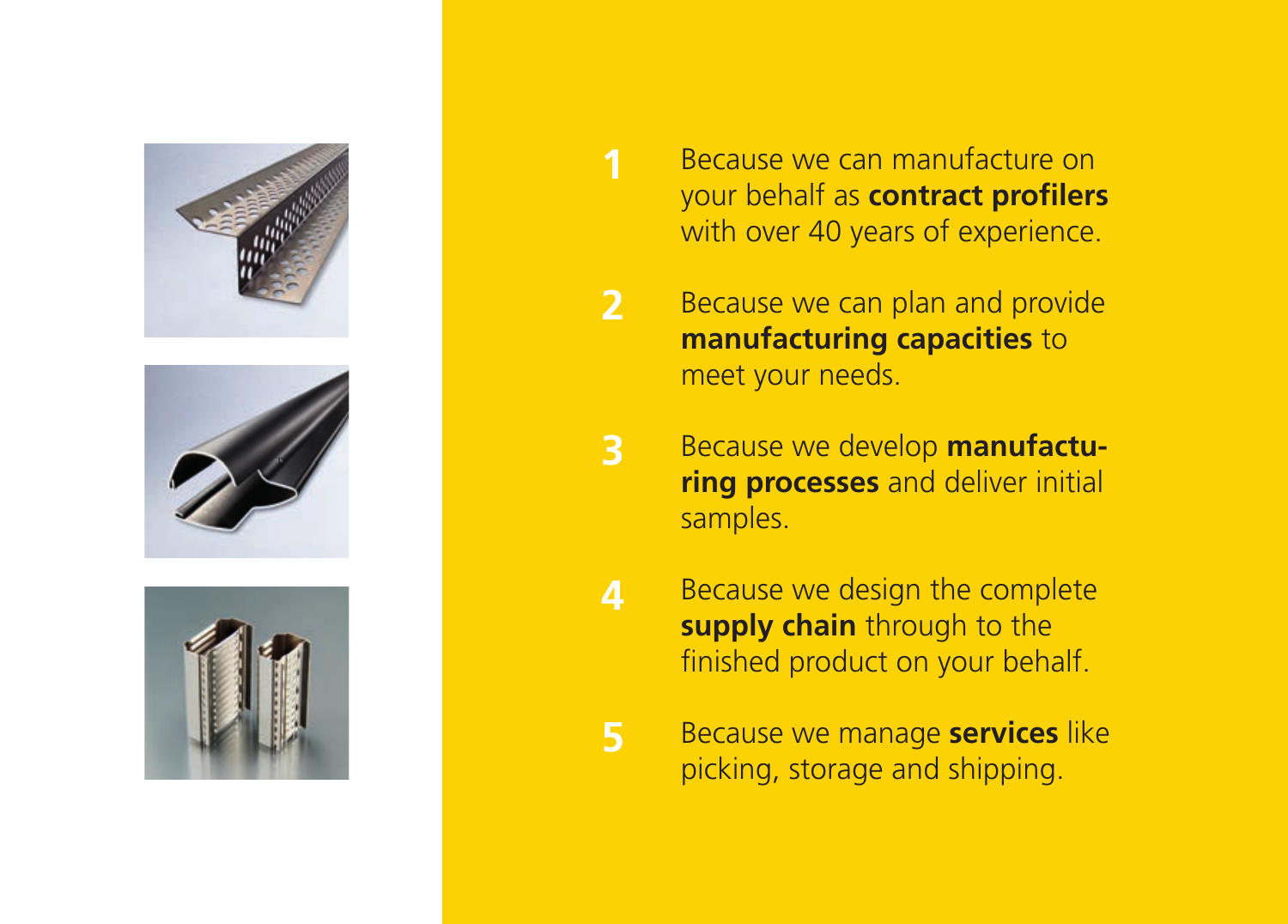

# Your benefits at a glance.

We give you an incredible wealth of value added. Our profiling systems are strictly state-ofthe-art to deliver optimised solutions for individual profiles and complex requirements.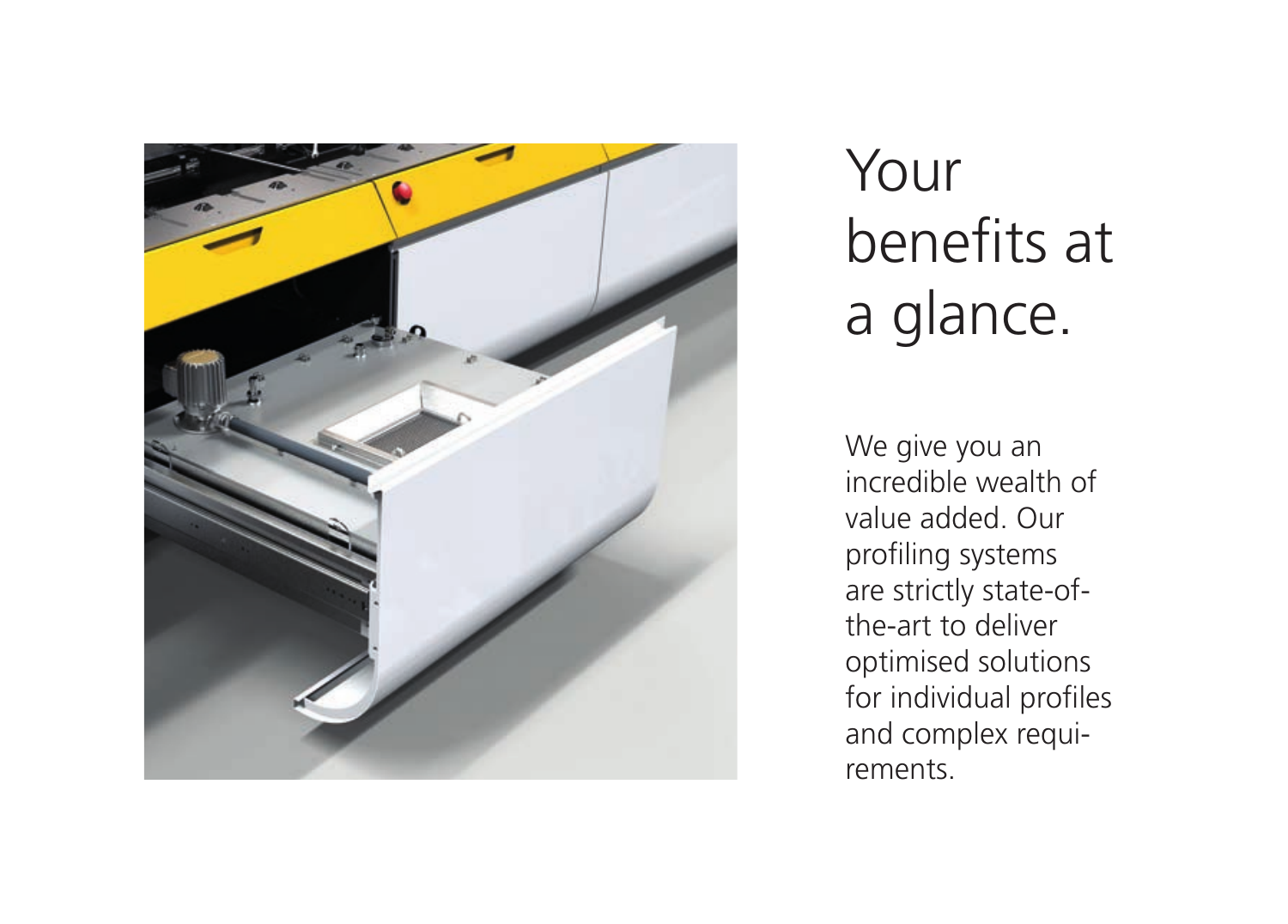| <b>Profiling systems</b><br>Benefit from highly flexible<br>and individual systems                                                                                                                                                                                                                                    | <b>Services</b><br>Benefit from our services for<br>your current machinery                                                                                           | <b>Profiles</b><br>We roll form your profiles accor-<br>ding to your precise specifications                                                                                                      |
|-----------------------------------------------------------------------------------------------------------------------------------------------------------------------------------------------------------------------------------------------------------------------------------------------------------------------|----------------------------------------------------------------------------------------------------------------------------------------------------------------------|--------------------------------------------------------------------------------------------------------------------------------------------------------------------------------------------------|
| <b>Profiling system 4.1</b><br><b>Flexibility</b> thanks to the easy-<br>to-transport modules with a<br>width of just 2,100 mm<br><b>Individual</b> thanks to ergonomics<br>and digital product, process and<br>quality data<br><b>Economic</b> thanks to efficient<br>energy management and short<br>retooling times | <b>Maintenance and repair of</b><br>tools, control units, production<br>lines<br><b>Modernisation</b> of profiling<br>systems (retrofit), also third-<br>party makes | using all sheet metals like<br>steel, aluminium, stainless steel,<br>copper, titanium, molybdenum,<br>pre-coated materials and compo-<br>site materials above a <b>thickness</b><br>of $0.08$ mm |
| <b>Special systems</b> and integration<br>of manufacturing processes like<br>separating, transfer, bending,<br>packaging and stacking units                                                                                                                                                                           | <b>Project management for</b><br>product changes and even<br>production relocations                                                                                  | <b>Flexible manufacturing from</b><br>the prototype to series produc-<br>tion: roll forming, bending, stam-<br>ping, welding, foiling, coating                                                   |
|                                                                                                                                                                                                                                                                                                                       | <b>Training</b> for your staff in system<br>and tool technology, operation<br>and maintenance                                                                        | Global logistics and supply<br>chain expertise                                                                                                                                                   |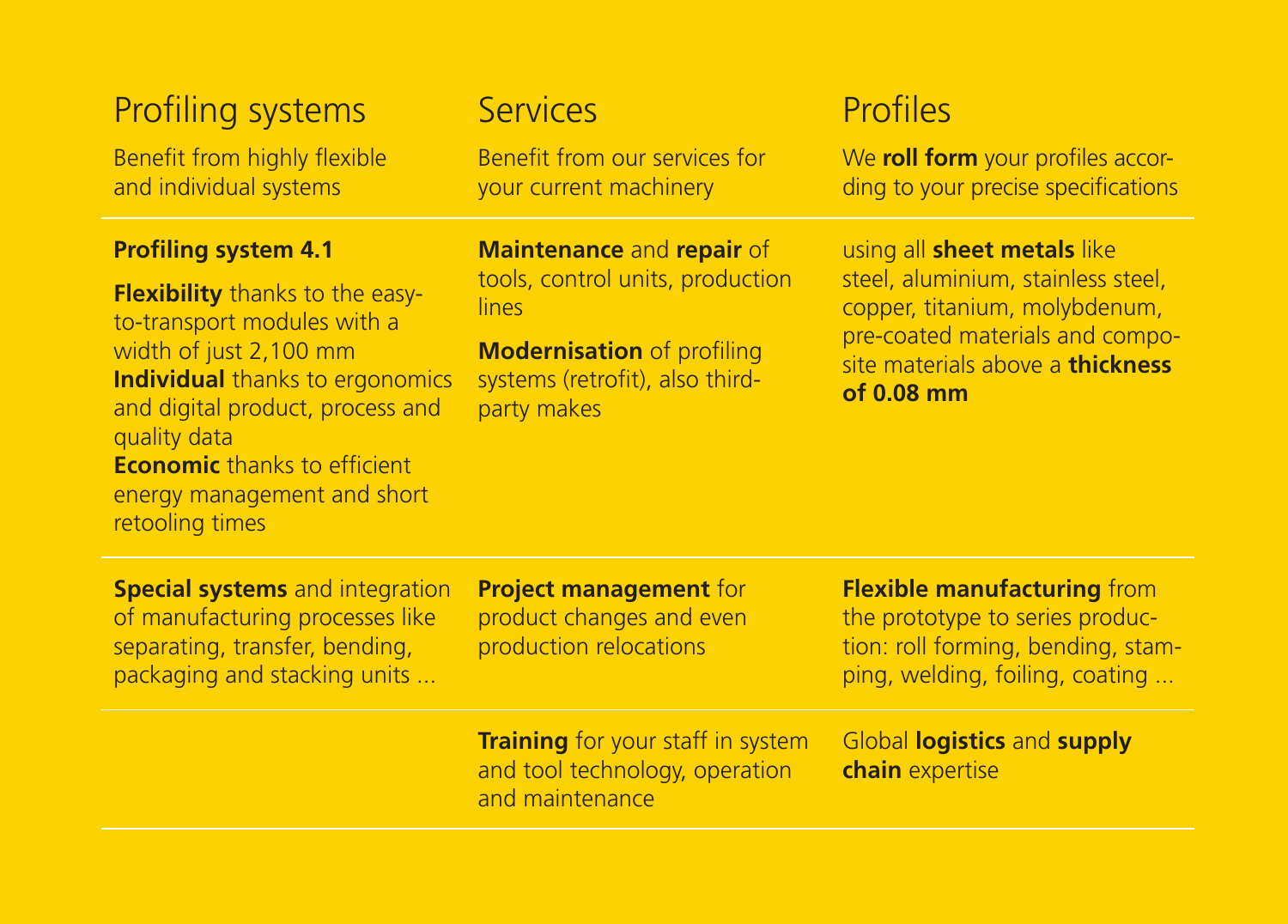# You're warmly invited to experience 4.1!

Whether we develop products or machines – our goal is always to accommodate the human touch. That's why we've added the 1, as the personal side to 4.0. Our solutions are individually tailored to meet your needs.

**Experience the profiling system 4.1 during your visit in Hirrlingen. Arrange your personal appointment now: +49 7478 9293 0. We look forward to welcoming you!**

Daniela Eberspächer-Roth and Manfred Roth *MANAGING PARTNERS OF THE PROFILMETALL GROUP*



*Hirrlingen*



*Marktheidenfeld*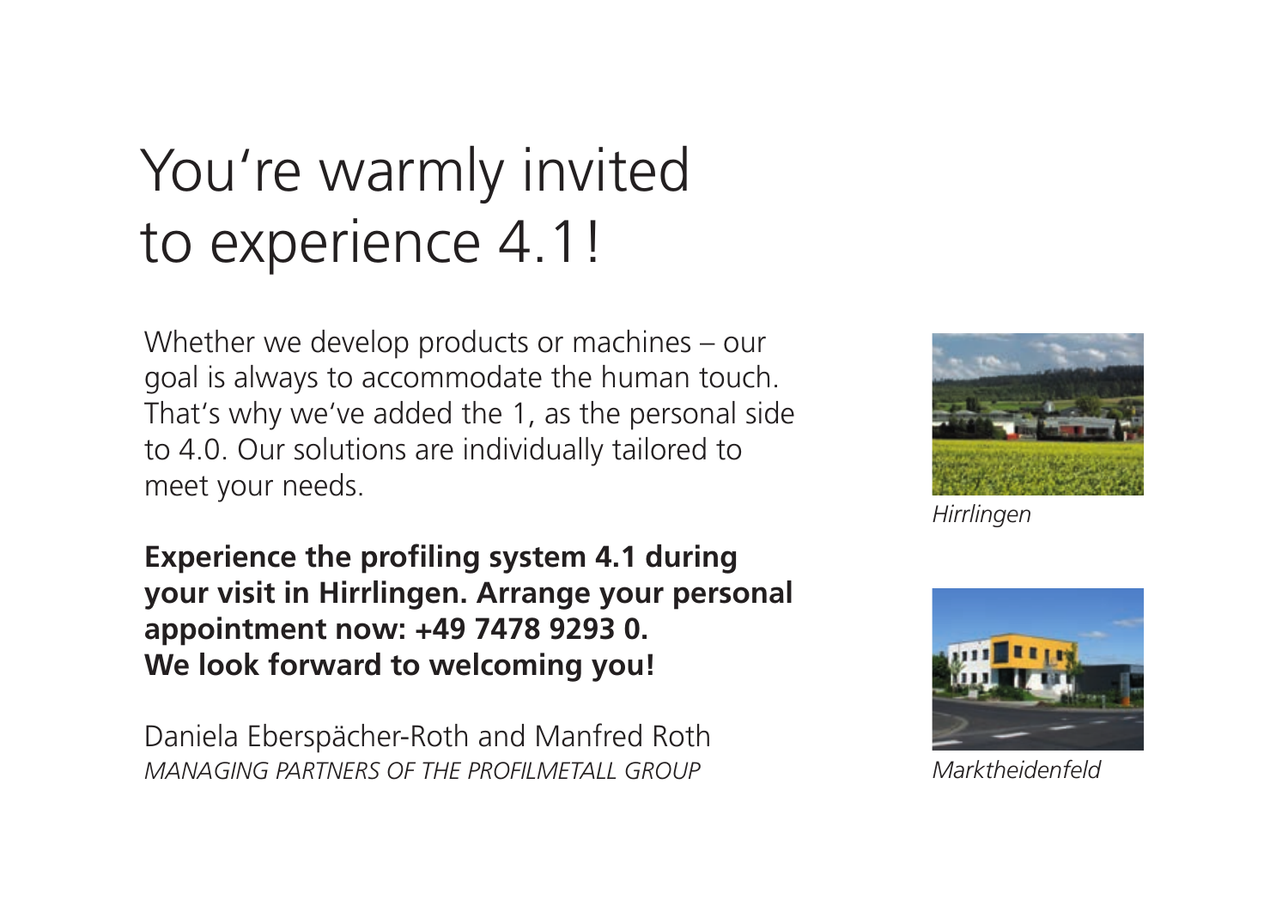